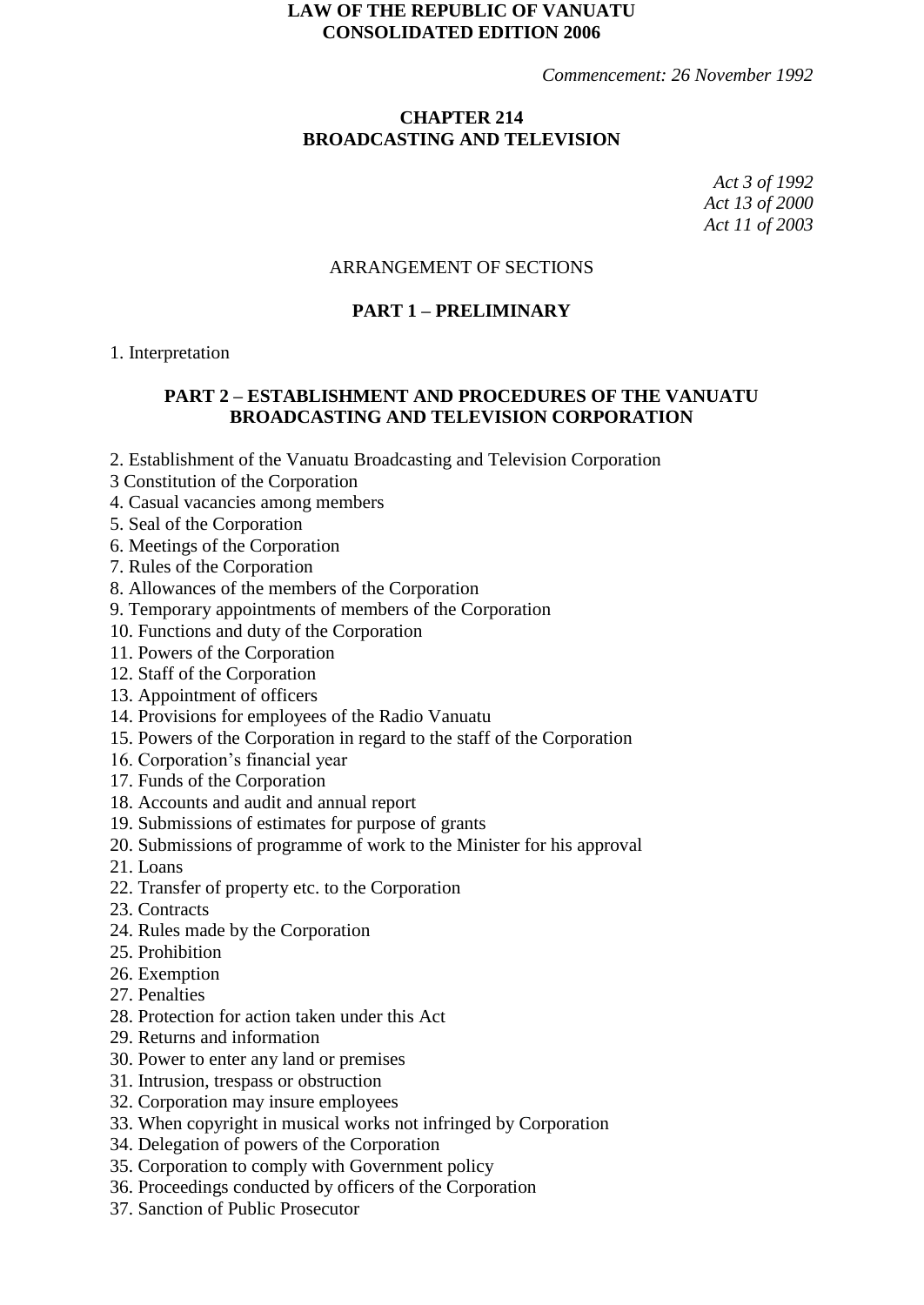- 38. Offence by body corporate
- 39. Corporation's symbol
- 40. General penalties
- 41. Minister to give directions
- 42. Establishment of advisory committee

## **PART 3 – LICENSING**

- 43. Licensing
- 44. Minister may delegate his powers
- 45. Licensing of broadcasting station
- 46. Validity of licence
- 47. Power of Minister to vary, revoke or impose further conditions
- 48. Revocation or suspension of licence
- 49. Penalties
- 50. Search warrants
- 51. Non-compliance with this Part
- 52. Trial of offences
- 53. Compounding of offences
- 54. Regulations

## **PART 4 – MISCELLANEOUS**

55. Savings of prosecutions under other written laws

56. Regulations

57. Provisions of this Act to prevail

## **BROADCASTING AND TELEVISION**

\_\_\_\_\_\_\_\_\_\_\_

**An Act to provide for the control of broadcasting and television services; for the establishment of a corporation known as the Vanuatu Broadcasting and Television Corporation; for the purpose of carrying on the services of broadcasting and television in Vanuatu; for the issue of licences by the Minister for the establishment of private broadcasting stations; and for matters connected therewith.**

## **PART 1 – PRELIMINARY**

### **1. Interpretation**

In this Act unless the context otherwise requires –

"broadcasting" means the transmission by radio, television or satellite of any message or other broadcast matter for reception by the general public;

"broadcasting apparatus" means:

(a) any satellite dish or satellite decoder; or

(b) any other apparatus capable of or designed or constructed for the transmission or reception of broadcast matter by radio waves, wire, cable, optical fibre, satellite or any other means or a combination of those means;

"broadcast matter" means any signs or signals transmitted by a broadcasting station or a satellite transponder, whether for aural or visual reception or both, and includes any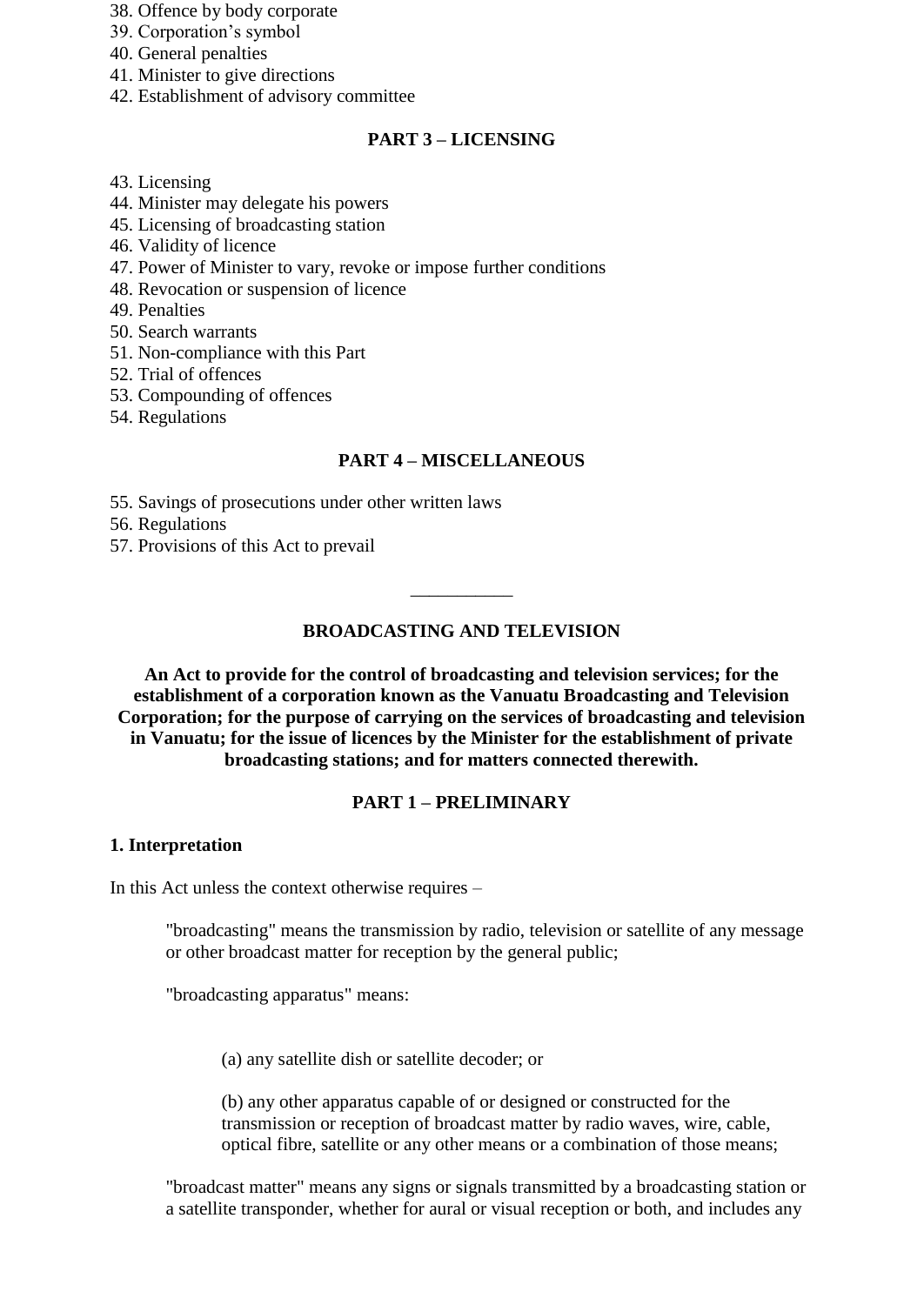music, theatrical or other entertainment, concert, lecture, speech, address, parade, sports event, rally, advertisement, news and information of any kind so transmitted;

"broadcasting service" means a service whereby sounds or visual images are transmitted by the person operating the service to listeners or viewers of the service by means of radio waves, wire, cable, optical fibre, satellite or any other means or a combination of any of those means;

"broadcasting station" means a station which transmits broadcast matter by radio waves, wire, cable, optical fibre, satellite or any other means or a combination of any of those means for reception by the general public and includes the studio, transmitting station and technical equipment used for transmitting broadcast matter;

"Chairman" means the Chairman of the Corporation appointed under subsection (2) of section 3 and includes any person appointed to act as Chairman;

"Corporation" means the Vanuatu Broadcasting and Television Corporation established under section 2;

"Deputy Chairman" means the Deputy Chairman of the Corporation appointed under subsection (2) of section 3 and includes any person appointed to act as Deputy Chairman;

"General Manager" means the General Manager of the Corporation appointed under subsection (1) of section 12, and includes any person acting in that capacity;

"member of the Corporation" includes the Chairman and the Deputy Chairman of the Corporation;

"Minister" means the Minister responsible for broadcasting and television;

"private broadcasting station" means a broadcasting station established or operated by some person other than the Corporation;

"satellite decoder" means a device for transforming signals from a satellite dish or a satellite transponder into sounds and/or images;

"satellite dish" means a device for the transmission of signals from the earth to a satellite transponder or for the reception on the earth of signals transmitted from a satellite transponder;

"satellite transponder" means a device in a space satellite that is capable of receiving signals from a satellite dish and immediately retransmitting those signals for reception by a satellite dish;

## **PART 2 – ESTABLISHMENT AND PROCEDURES OF THE VANUATU BROADCASTING AND TELEVISION CORPORATION**

### **2. Establishment of the Vanuatu Broadcasting and Television Corporation**

There is hereby established a Corporation to be called the Vanuatu Broadcasting and Television Corporation which shall be a body corporate with perpetual succession and a common seal and in that name may sue and be sued.

### **3. Constitution of the Corporation**

(1) The Corporation shall consist of members not less than 5 and not more than 7 appointed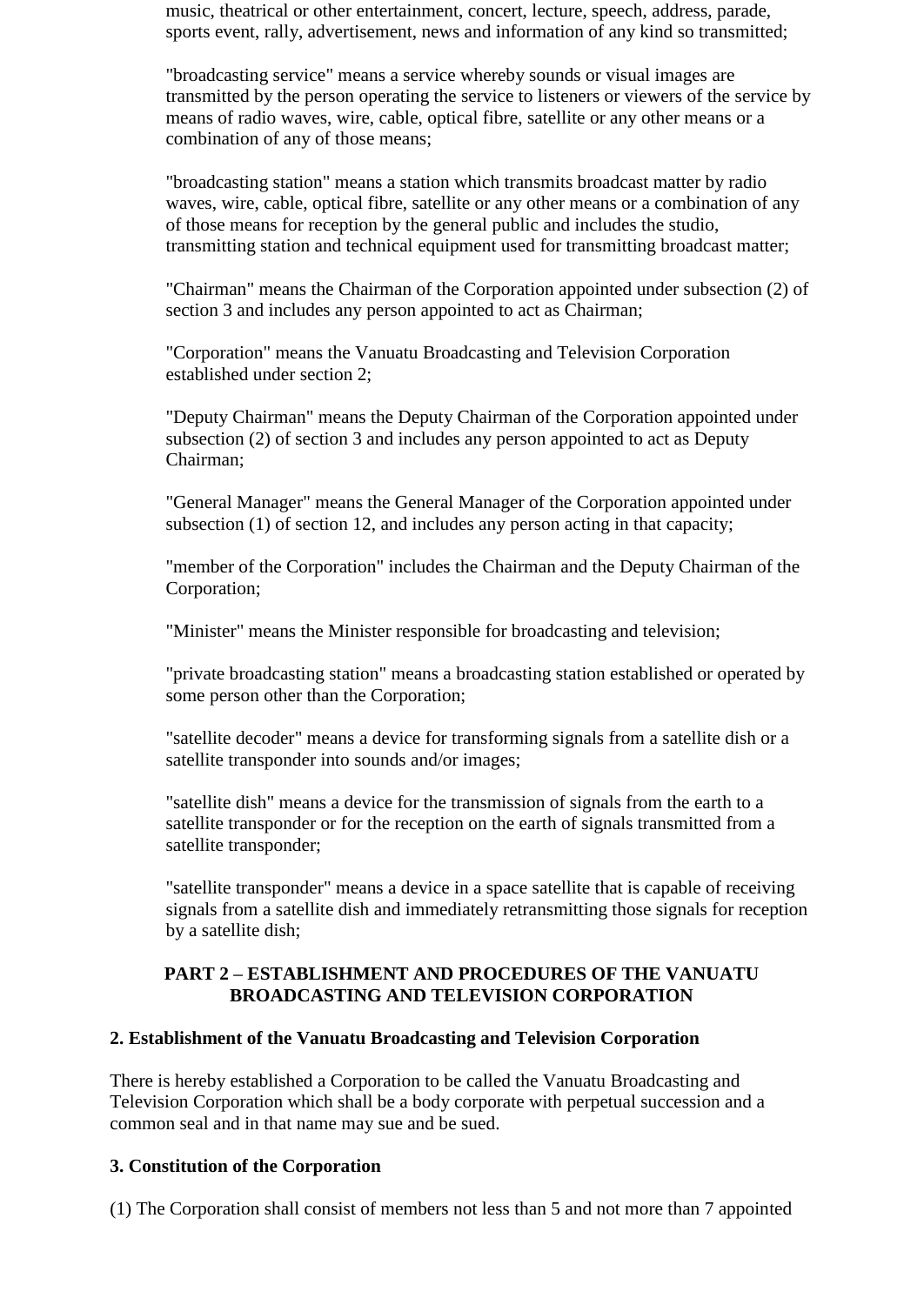by the Minister, on the recommendation of the Council of Ministers, from amongst persons appearing to him to be qualified by reasons of experiences in broadcasting, television, engineering (especially telecommunications, electronics or computer technology), journalism, public relations, communications, administration, finance, law, accountancy or other related subject.

(2) The Minister shall appoint a Chairman and a Deputy Chairman of the Corporation from amongst the members of the Corporation.

(3) A person shall be disqualified for being appointed or continuing, as a member of the Corporation –

(a) if he is or becomes a member of Parliament; or

(b) if he is or becomes a member of a local government council; or

(c) if he is or becomes a member of a municipal council; or

(d) if he exercises a position of responsibility within a political party;

(e) if he is or becomes the owner, a partner, a director, manager or a major shareholder of or in any business which has a business transaction with the Corporation.

(4) Every member of the Corporation unless he vacates office under subsection (7) shall hold office for such period not exceeding 3 years as is specified by the Minister and shall be eligible for reappointment.

(5) A member of the Corporation may at any time, by notice in writing to the Minister, resign from the Corporation.

(6) (*Repealed*)

(7) The Minister may remove the Chairman, Deputy Chairman and any member of the Corporation if he or she:

(a) is incapacitated by physical and mental illness; or

(b) has performed unsatisfactorily for a significant period of time; or

(c) is convicted of an offence involving dishonesty or fraud; or

(d) is absent from 4 consecutive meetings of the Corporation unless the member is excused by the Corporation for having been absent from those meetings; or

(e) becomes bankrupt; or

(f) is otherwise unfit or unable to discharge the functions of a member.

(8) No act or proceeding of the Corporation shall be invalid by reason only of the existence of any vacancy amongst its members or any irregularity in the appointment of a member thereto.

(9) All appointments made under this section shall be published in the Gazette.

## **4. Casual vacancies among members**

(1) If a member of the Corporation dies or resigns or is removed from office, the Minister may appoint any other person to be a member in place of the member who dies or resigns or is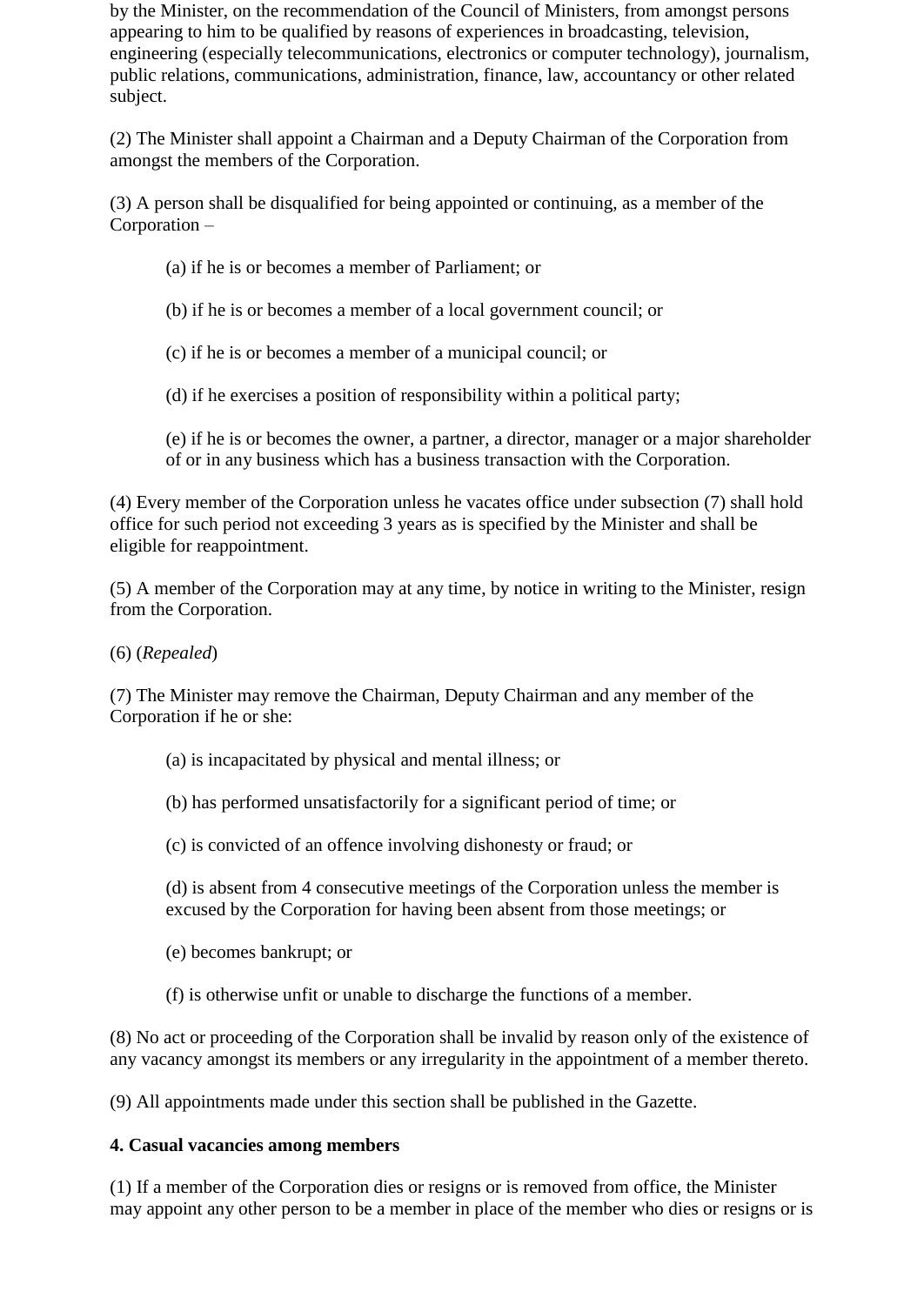removed from office.

(2) A member appointed under subsection (1) shall, unless he earlier resigns or vacates office by death or removal, hold office for the unexpired part of the term of office of the member whom he succeeds.

# **5. Seal of the Corporation**

(1) The seal of the Corporation shall be in the custody of the Corporation.

(2) The seal of the Corporation may be altered in such manner as may be determined by the Corporation.

(3) The application of the seal of the Corporation shall be authenticated by the signature of –

(a) the Chairman of the Corporation or some other member of the Corporation authorized by the Corporation to authenticate the application of the seal; and

(b) the General Manager of the Corporation or some other officer of the Corporation authorized by name by the Corporation to act in his stead in that behalf.

## **6. Meetings of the Corporation**

(1) The Chairman shall summon meetings as often as may be required, but not less frequently than once in three months.

(2) The quorum for any meeting of the Corporation shall be four members of the Corporation, one of whom shall be the Chairman or in his absence the Deputy Chairman.

(3) The Chairman or in his absence the Deputy Chairman shall preside at all meetings of the Corporation.

## **7. Rules of the Corporation**

The Corporation may make rules to provide for the holding of meetings and the procedure to be followed at such meetings.

## **8. Allowances of the members of the Corporation**

The members of the Corporation shall be paid such allowances in such manner and at such rate as may be determined by the Minister with the approval of the Minister responsible for finance.

## **9. Temporary appointments of members of the Corporation**

Where a member of the Corporation is by reason of illness, infirmity or absence from Vanuatu, temporarily unable to perform the duties of his office, the Minister may appoint another person to act in his place.

## **10. Functions and duty of the Corporation**

(1) The functions of the Corporation shall be –

(a) to provide television and sound broadcasting services within Vanuatu, for disseminating information, education and entertainment;

(b) to secure proper standards of television and sound broadcasting with regard to both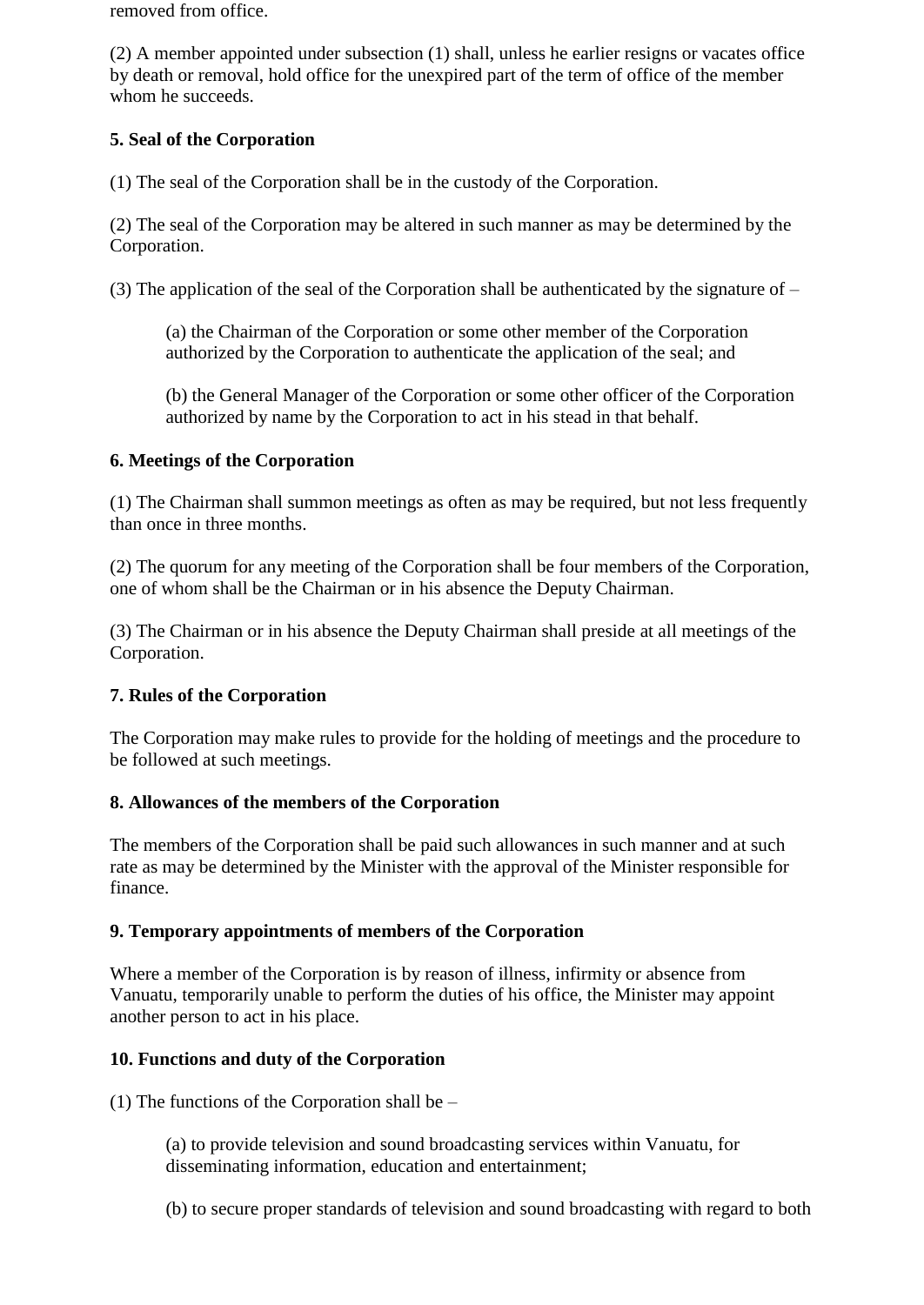programme content and technical performance of broadcasts;

(c) to exercise licensing and regulatory functions in respect of the sale and use of television receivers and broadcasting receiving apparatus;

(d) to act internationally as the national authority or representative of Vanuatu in respect of matters relating to broadcasting;

(e) to advise the Minister in respect of matters relating to broadcasting;

(f) to exercise and perform such functions and duties in relation to broadcasting as are conferred or imposed under this Act.

(2) It shall be the duty of the Corporation –

(a) to provide adequate and comprehensive programmes with a view to serving the best interests of the general public;

(b) to develop the television and sound broadcasting services to the best advantage and interest of the country subject to such directions as the Minister may from time to time lay down;

(c) to ensure that nothing is included in the programmes broadcast by the Corporation which –

(i) offends against good taste or decency; or

(ii) is likely to incite crime or lead to disorder; or

(iii) offends any racial group or may promote ill will between different races or different groups of people; or

(iv) offends the followers of any religious faith or order; or

(v) may outrage public feelings in general;

(d) that a sufficient amount of time is given to news, news features and current affairs and to ensure that all news, in whatever form, is presented with due accuracy and impartiality and with due regard to the public interest.

## **11. Powers of the Corporation**

(1) The Corporation shall subject to the provisions of this Act, have power to do all things necessary and conducive for the proper discharge of its functions under this Act.

(2) Without prejudice to the generality of the provisions of subsection (1), the Corporation  $may -$ 

(a) establish, install and operate stations for television and sound broadcasting;

(b) subject to the approval of the Minister, purchase, lease, sublease or otherwise acquire and hold any property (movable or immovable) required for the carrying out of its functions under this Act;

(c) erect, alter, reconstruct, equip any television or sound broadcasting station, or any building or structure on any land belonging to or administered by the Corporation for use in connection with any sound or television broadcasting station or in connection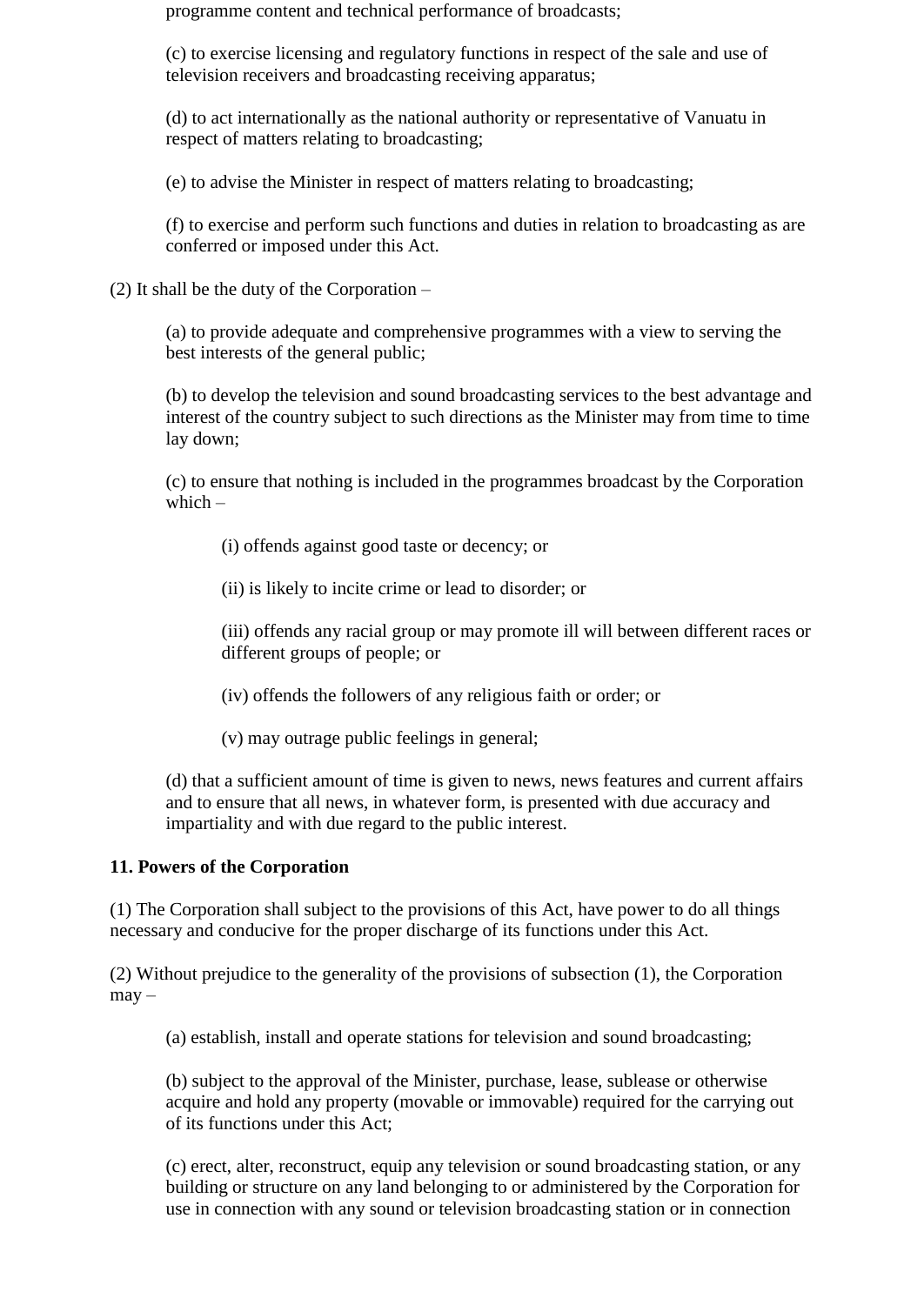with the exercise of its powers;

(d) with the prior approval of the Minister, dispose by sale, lease, or sublease or otherwise, of any land or interest in land;

(e) take or lease, rent or purchase houses or purchase or take or lease sites and erect houses for the use of its officers;

(f) to provide training schemes, whether by itself or with the co-operation of other persons or bodies as the Corporation thinks fit, for the employees of the Corporation and other persons or bodies concerned with television or sound broadcasting and cognate or ancillary services;

(g) to conduct researches and investigations necessary for the improvement and development of broadcasting and reception thereof;

(h) with the approval of the Minister, to enter into joint ventures or partnerships with other broadcasting authorities or international agencies or private organizations for the purpose of promoting broadcasting services;

(i) to produce, manufacture, or otherwise acquire films and records (including compact discs and tapes and any other devices from which visual images or sounds may be reproduced) and material and apparatus for use in connection with films and such records and to employ such films, records, material and apparatus in connection with the broadcasting and televising services of the Corporation or for any purpose incidental thereto and to sell, rent or otherwise dispose of such films and records;

(j) to determine the hours during which the television and sound broadcasting programmes may be transmitted;

(k) to accept advertising materials and programmes for television and sound broadcasting upon payment of such charges as may be determined by the Corporation from time to time and to determine the conditions subject to which advertisements may be accepted for transmissions;

(l) to provide broadcasting and television facilities for commercial and social activities including the broadcasting and televising of advertisements and make charges therefore;

(m) to utilize all the property of the Corporation, movable and immovable, in such manner as the Corporation may think expedient including the raising of loans by mortgaging such property;

(n) to sell, hire, let or otherwise supply television and sound equipment and install, repair, maintain or remove any such equipment;

(o) to publish or arrange for the publication of such periodicals or other publications as it may consider of benefit to any broadcasting service carried on by the Corporation;

(p) to do all such things as the Corporation considers to be in the interests of the community for the purpose of developing and improving broadcasting talent; and

(q) to act in combination or association with any person or body of persons, whether incorporated or not and whether in Vanuatu or not for any of the purposes referred to in this subsection.

### **12. Staff of the Corporation**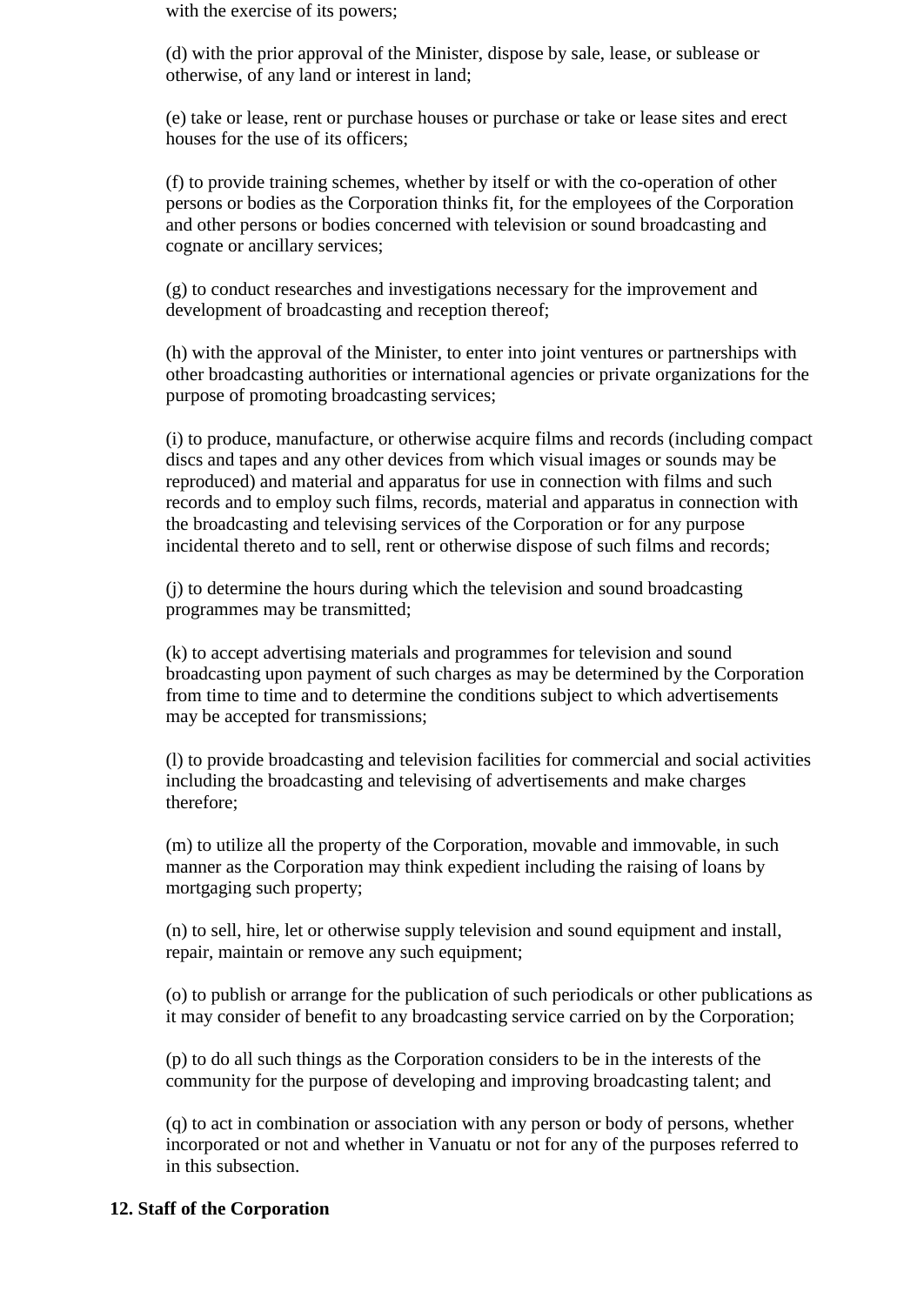(1) The Corporation must, with the approval of the Minister, appoint as General Manager a competent and qualified person experienced in the field of management and, if possible, broadcasting, finance, law or journalism.

(2) The General Manager who shall be the chief executive officer shall, subject to the general direction of the Corporation on matters of policy, be charged with the direction of the business of the Corporation and the exercise, performance and discharge of its powers, duties and functions and the administrative control of the employees of the corporation.

(3) The General Manager may, with the approval in writing of the Corporation, delegate in writing to any other employee of the Corporation such of his powers, duties or functions as he may, from time to time consider necessary and any employee to whom such powers, duties or functions so delegated shall exercise, perform and discharge such powers, duties and functions subject to the general or special directions of the General Manager.

(4) The General Manager shall subject to the provisions of this section hold office for a period of three years.

(5) The Corporation may at any time, with the prior approval of the Minister, remove from office, the General Manger.

(6) If the General Manager is temporarily absent from Vanuatu, or is temporarily unable to perform his duties due to illness or other incapacity, another person may be appointed by the Corporation with the approval in writing of the Minister, to act in place of the General Manager until he is able to resume duties.

## **13. Appointment of officers**

The Corporation may appoint at such remuneration and upon such term and conditions as it thinks fit, such other officers, employees, agents, advisers or consultants as may be required for the proper and efficient discharge of the functions of the Corporation.

## **14. Provisions for employees of the Radio Vanuatu**

Upon the commencement of this Part, every employee of the Radio Vanuatu which, prior to the commencement of this Part, is the sound broadcasting branch of the Department of Media Services –

(a) may be offered employment with the Corporation on new terms and conditions as may be mutually agreed upon by such employee and Corporation;

(b) may retire or be retired from service on such terms and conditions as may be determined in accordance with the law.

(c) may be transferred within the Public Service on such terms and conditions as may be determined by the Public Service Commission.

## **15. Powers of the Corporation in regard to the staff of the Corporation**

(1) Subject to the provisions of this Act, the Corporation may –

(a) dismiss and exercise disciplinary control over the staff of the Corporation;

(b) fix the wages, salary or allowances or other remuneration of such staff; and

(c) determine the terms and conditions of the service of such staff.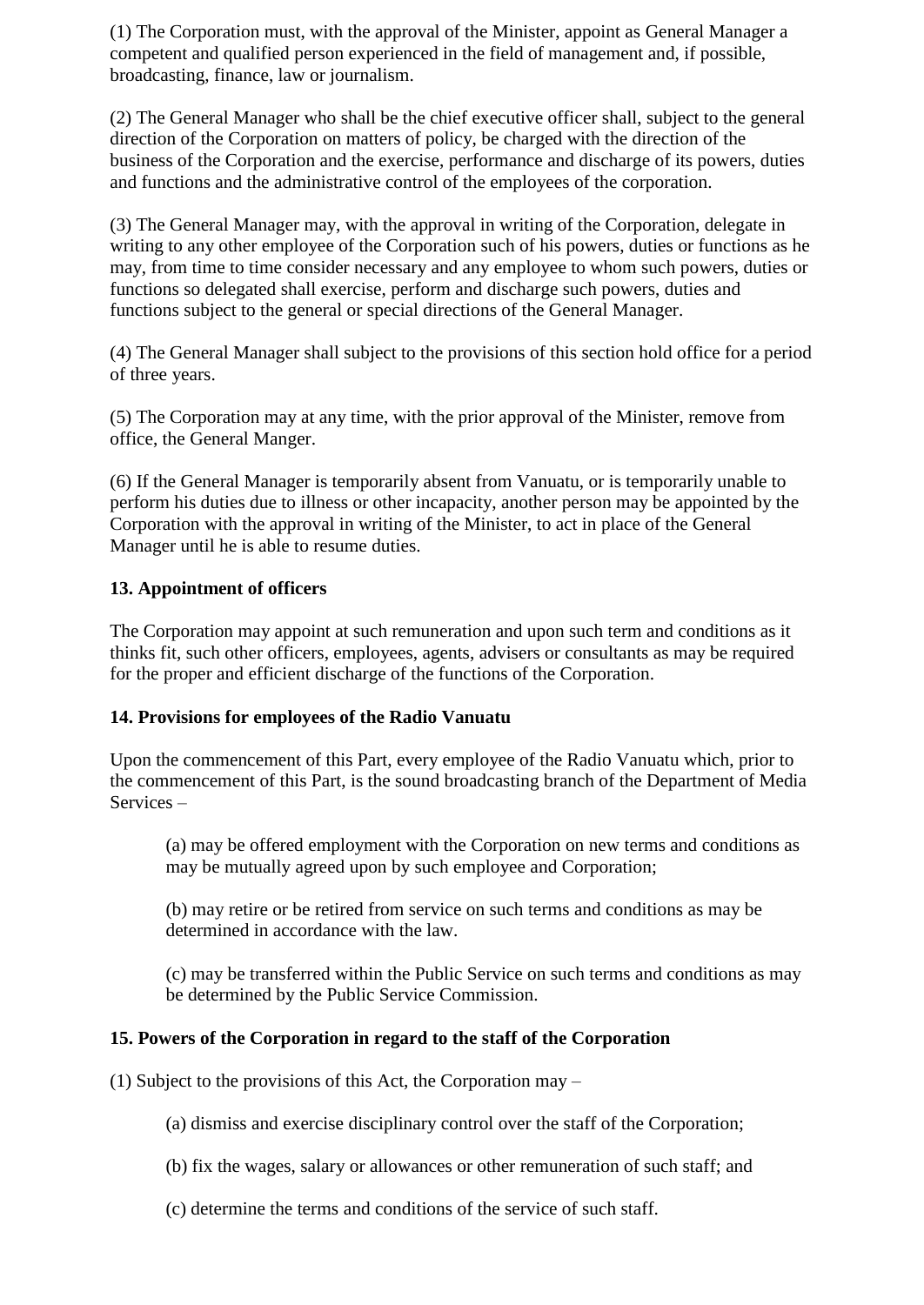(2) Rules may be made by the Corporation under this Part in respect of all or any of the matters referred to in subsection (1).

# **16. Corporation's financial year**

The financial year of the Corporation shall begin on the 1st day of January of each year and end on the 31st day of December of that year except that the first financial year of the Corporation shall begin on the date of the establishment of the Corporation and shall end on the 31st day of December, 1992.

# **17. Funds of the Corporation**

(1) The funds of the Corporation shall consist of –

(a) grants from the Government or from other sources, for the use of the Corporation;

(b) monies advanced to the Corporation from time to time by the Minister responsible for Finance;

(c) monies received by the Corporation in the course of the discharge of its functions.

(2) There shall be paid out of the funds of the Corporation all such sums of money as may be required to defray any expenditure incurred by the Corporation in the exercise, performance and discharge of its powers, duties and functions.

(3) All monies of the Corporation which are not immediately required for the discharge of the functions of the Corporation under this Act may be invested by the Corporation in such manner, or in such securities, as may be authorized by the Minister with the approval of the Minister responsible for finance.

## **18. Accounts and audit and annual report**

(1) The Corporation shall keep proper accounts and other records in respect of its income and expenditure and shall cause to be prepared an annual statement of accounts in respect of each financial year.

(2) The accounts of the Corporation shall be audited by the Auditor-General in accordance with the Expenditure Review and Audit Act [Cap. 241].

(3) The Auditor-General is entitled at all reasonable times to full and free access to all accounting and other records relating directly or indirectly to the financial transactions of the Corporation.

(4) The Auditor-General shall in his report state –

(a) whether the financial statements show fairly the financial transactions and the state of affairs of the Corporation;

(b) whether proper accounting and other records have been kept, including records of all assets of the Corporation whether purchased, donated or otherwise;

(c) whether the receipts, expenditure, and investment of moneys and the acquisition and disposal of assets by the Corporation during the financial year were in accordance with the provisions of this Act; and

(d) such other matters arising from the audit as he considers necessary.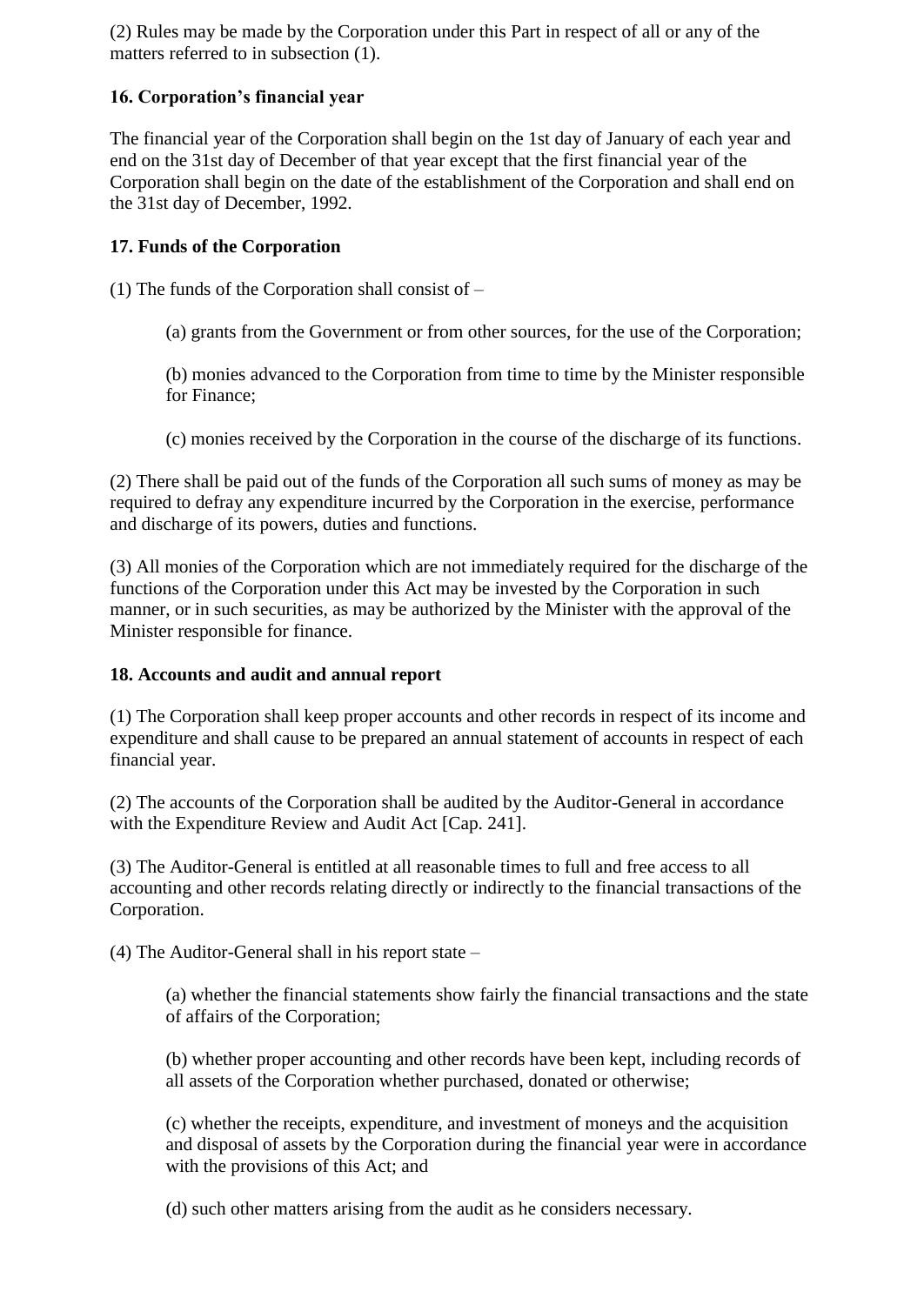(5) Within 4 months of the end of each financial year the Corporation shall transmit to the Minister an annual report of its activities together with the audited accounts including the report of the Auditor-General therein.

(6) The Minister shall cause a copy of the annual report and audited report to be laid before Parliament.

# **19. Submissions of estimates for purpose of grants**

If the Corporation shall need a grant from the Government, it shall not less than 90 days before the commencement of the financial year during which the grant is required, submit to the Minister estimates of expenditure and income for that year and of unexpended funds carried forward.

## **20. Submission of programme of work to the Minister for his approval**

The Corporation shall before the first day of August in each financial year transmit to the Minister for his approval a programme of the work involving capital expenditure which is to be undertaken by the Corporation during the following financial year, and the Corporation shall have regard to any directions given by the Minister in respect of that programme.

## **21. Loans**

The Corporation may, from time to time, for the purposes of this Act, raise loans from the Government or, with the consent of the Minister, from any other source.

## **22. Transfer of property etc., to the Corporation**

(1) As from the date of commencement of this Part –

(a) all lands, buildings, plants, machinery, apparatus, equipment and other property movable or immovable, which immediately before the date of commencement of this Part are held by or on behalf of the Government by the Radio Vanuatu which, prior to the date of commencement of this Act, is the sound broadcasting branch of the Department of Media Services, for the purpose of sound broadcasting; and

(b) all assets, powers, rights, interests and privileges as well as all debts, liabilities and obligations of the Department of Media Services in connection therewith or appertaining thereto,

shall be transferred to and vested in and held by the Corporation.

(2) All debts, liabilities, obligations, and contracts of the Radio Vanuatu which, prior to the date of commencement of this Act, is the sound broadcasting branch of the Department of Media Services, in respect of sound broadcasting, outstanding or subsisting at the date of commencement of this Part, shall with effect from that date be deemed to be the debts, liabilities, obligations and contracts of the Corporation.

## **23. Contracts**

(1) Contracts on behalf of the Corporation may be made as follows:

(a) a contract which if made between private persons would by law be valid although made by parol only and not reduced in writing, may be made on behalf of the Corporation in writing under the common seal of the Corporation;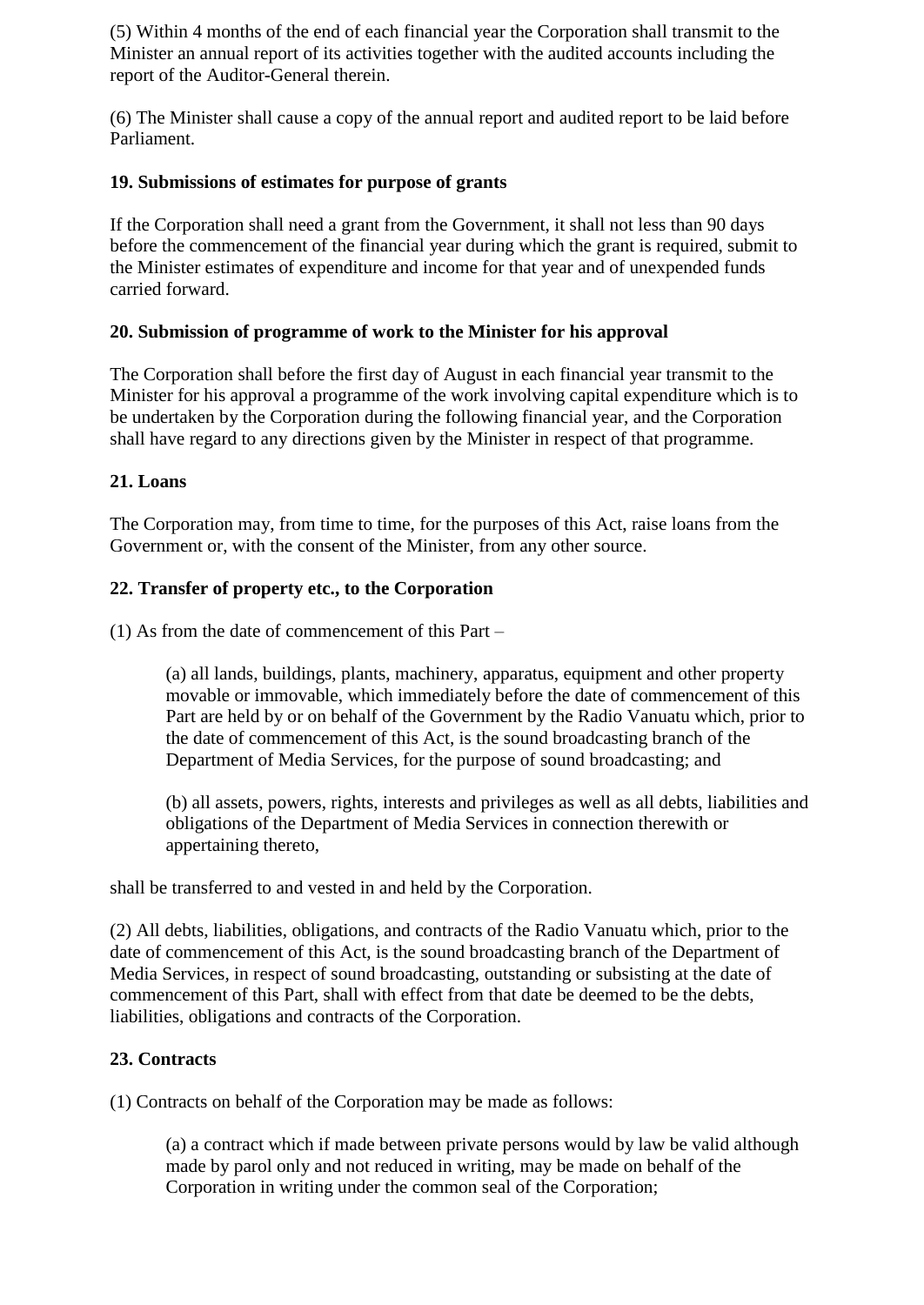(b) a contract which if made between private persons is by law required to be in writing, signed by the parties to be charged therewith, may be made on behalf of the Corporation in writing signed by any person or persons duly authorized thereto;

(c) a contract which if made between private persons would by law be valid although made by parol only and not reduced in writing, may be made by parol on behalf of the Corporation by any person or persons duly authorized thereto.

(2) A contract made according to this section shall be effectual in law and shall bind the Corporation and all other parties thereto.

# **24. Rules made by the Corporation**

The Corporation may make rules in respect of any matters for which rules are authorized or required by this Act to be made.

## **25. Prohibition**

(1) Subject to subsection (4) of this section and section 26 no person shall install or work any broadcasting apparatus in any place in Vanuatu or on board any ship, aircraft or vehicle registered in Vanuatu except under and in accordance with a licence issued under this Part.

(2) No person shall offer for sale, sell or have in his possession, with a view to sale, any broadcasting apparatus, except under and in accordance with a licence issued under this Part.

(3) Every such licence shall be in such form and for such period and may contain such terms and conditions as the Corporation may provide for in rules made by the Corporation.

(4) Subsection (1) shall not be construed as applying to any person who works a broadcasting apparatus –

(a) in the course of his duty as a member of the Vanuatu Police Force; or

(b) for the purpose of any department of the Government.

(5) To avoid doubt, this section applies in relation to a broadcasting apparatus whether worked or installed before, on or after the commencement of this subsection.

(6) The rules may prescribe different fees in relation to licences for different broadcasting apparatus and licences for different classes of broadcasting apparatus.

## **26. Exemption**

The Minister may by order made under this Act exempt any person or class of persons from the requirement of licensing under section 25.

## **27. Penalties**

(1) Any person, other than a person referred to in section 25(4) and any person exempted under section 26 who installs, works, sells, offers for sale or has in his or her possession with a view to sale any broadcasting apparatus without a licence shall be guilty of an offence and shall be liable on conviction to a fine not exceeding VT 1,000,000 or to imprisonment for a term not exceeding twelve months and in either case shall be liable to forfeit any broadcasting apparatus sold, installed or worked without a licence.

(2) Any person who is in possession of any broadcasting apparatus or the occupier of any dwelling house or premises in which is installed broadcasting apparatus in respect of which a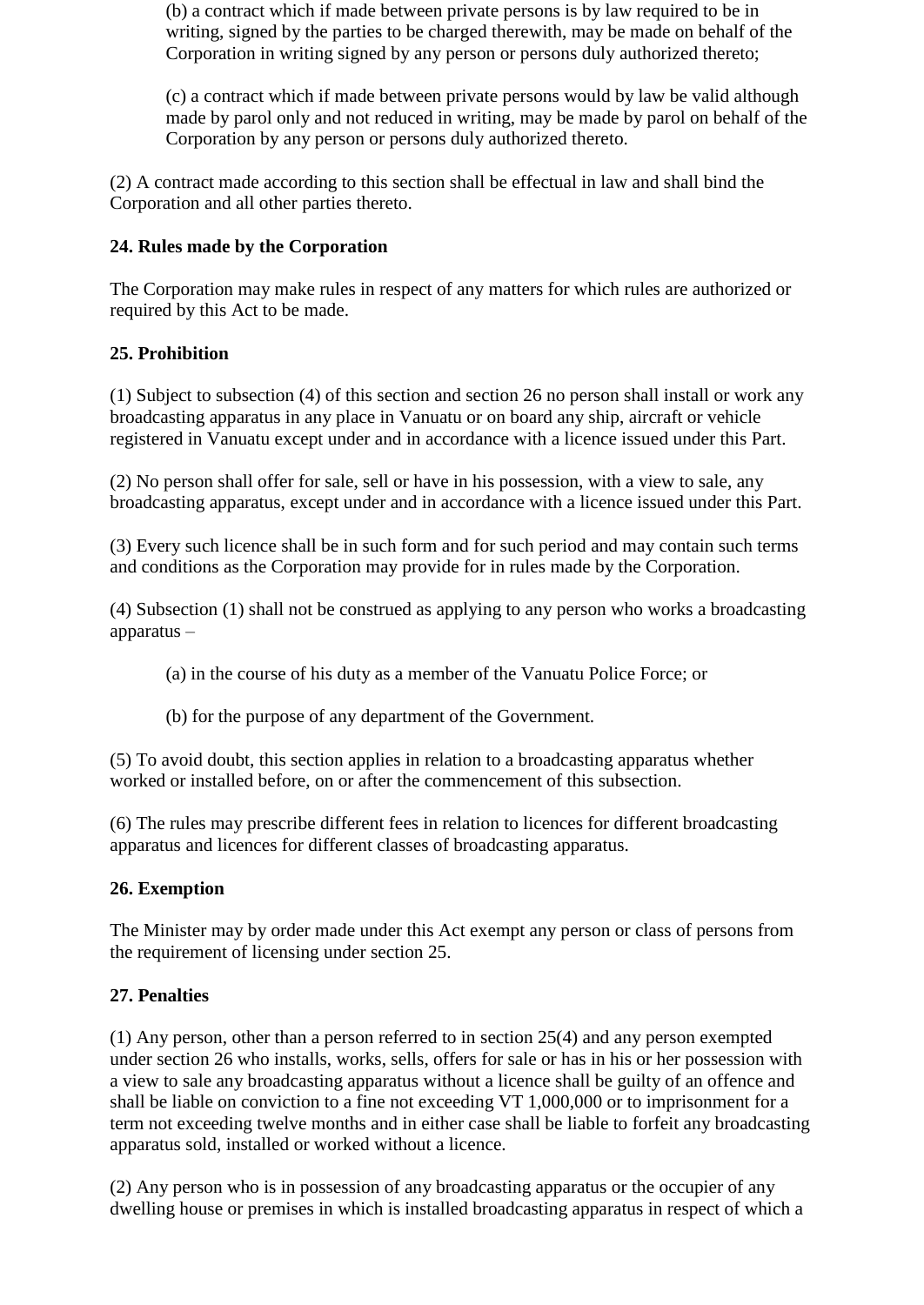licence is not in force shall, until the contrary is proved, be deemed to have worked the same.

(3) It shall be a defence to a prosecution for an offence under subsection (2) that such occupier was not aware and could not with reasonable diligence have become aware of the existence in the dwelling house or premises of the broadcasting apparatus in question.

## **28. Protection for action taken under this Act**

(1) No suit or prosecution shall lie –

(a) against the Corporation for any matter or thing or act done or any contract entered into in good faith by the Corporation under this Act or any regulation made thereto; or

(b) against any member, officer, servant or agent of the Corporation for any act which in good faith is done or purported to be done by him under this Act or any regulation made thereunder, or on the direction of the Corporation.

(2) Any expenses incurred by the Corporation in any suit or prosecution brought by or against the Corporation before any Court shall be paid out of the funds of the Corporation, and any costs paid to, or recovered by the Corporation in any such suit or prosecution shall be credited to the funds of the Corporation.

(3) Any expenses incurred by any such person as is referred to in paragraph (b) of subsection (1) in any suit or prosecution brought against him before any court in respect of any act which is done or purported to be done by him under this Act, or any regulation made thereunder or on the direction of the Corporation shall, if the court holds that such act was done in good faith, be paid out of the funds of the Corporation unless such expenses are recovered by him in such suit or prosecution.

## **29. Returns and information**

The Corporation or any person authorized in that behalf by the Corporation may by notice in writing require any person to furnish to the Corporation or the person so authorized, within such period as shall be specified in the notice, all such returns or information relating to all such matters as may be necessary for the Corporation under this Act and as are within the knowledge of that person.

## **30. Power to enter any land or premises**

Any officer or servant of the Corporation who is generally or specially authorized in that behalf by the Corporation may, at all reasonable times, enter upon any land or premises and there do such acts as may be reasonably necessary for the purpose of carrying out any work of the Corporation, or of making any survey, examination or investigation preliminary or incidental to the exercise of any power, or the discharge of any function, of the Corporation.

## **31. Intrusion, trespass or obstruction**

Any person who –

(a) enters any part of the Corporation's establishment including studios and transmitting installations without the permission of the officer in charge; or

(b) enters a fenced enclosure, building, room or vehicle belonging to the Corporation in contravention of any regulations made under this Act or any notice not to do so; or

(c) refuses to quit such enclosure, building, room or vehicle on being requested to do so by any officer of the Corporation; or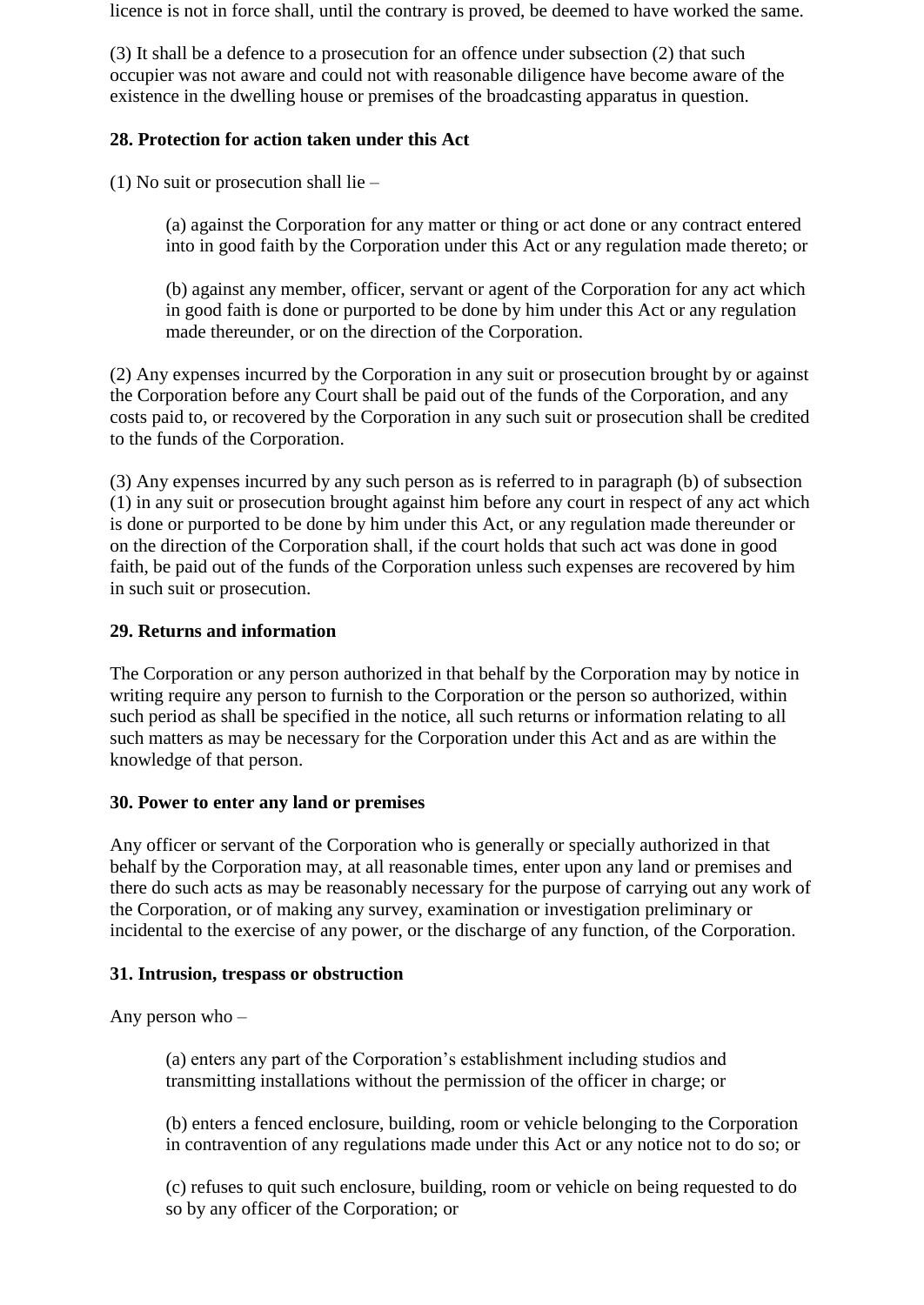(d) wilfully obstructs or impedes any officer of the Corporation or agent in the performance of his duty,

shall be guilty of an offence and shall be liable on conviction to a fine not exceeding VT 250,000.

## **32. Corporation may insure employees**

(1) The Corporation may from time to time enter into contracts of insurance, insuring employees of the Corporation against personal accident arising out of and in the exercise or performance by them of any power or duty conferred or imposed upon the Corporation under this Act and may pay the premium payable in respect of any such contracts.

(2) The categories of employees to be so insured shall be determined by the Corporation having regard to the risk undertaken by such categories of employees.

## **33. When copyright in musical works not infringed by Corporation**

(1) Notwithstanding anything contained in any other written law –

(a) the copyright in a musical work or in any sound recording is not infringed by the Corporation when it causes the musical work or sound recording to be heard in public by means of a radio or television broadcast; and

(b) the copyright in a musical work is not infringed by the Corporation when it makes a sound recording of that musical work solely for the purpose of broadcasting that musical work by means of a radio or television broadcast.

(2) When a radio or television broadcast is made by the Corporation and a person, by the reception of that broadcast, causes a musical work or sound recording to be heard in public, he does not thereby infringe the copyright in that musical work or sound recording.

## **34. Delegation of powers of the Corporation**

(1) The Corporation may, subject to such conditions as may be specified in writing, delegate to the General Manager any power, duty or function conferred or imposed on or assigned to the Corporation.

(2) Notwithstanding any such delegation, the Corporation may exercise, perform or discharge any such power, duty or function.

## **35. Corporation to comply with Government policy**

In the exercise of its functions and powers under this Part the Corporation shall comply with the general policy of the Government with respect to broadcasting.

## **36. Proceedings conducted by officers of the Corporation**

Proceedings in respect of any offence under this Act or any regulations made thereunder may be conducted by an officer of the Corporation or an officer of the Government authorized in writing in that behalf by the Corporation.

## **37. Sanction of Public Prosecutor**

No court shall take cognizance of any offence under this Act or any regulations made thereunder except with the sanction of the Public Prosecutor.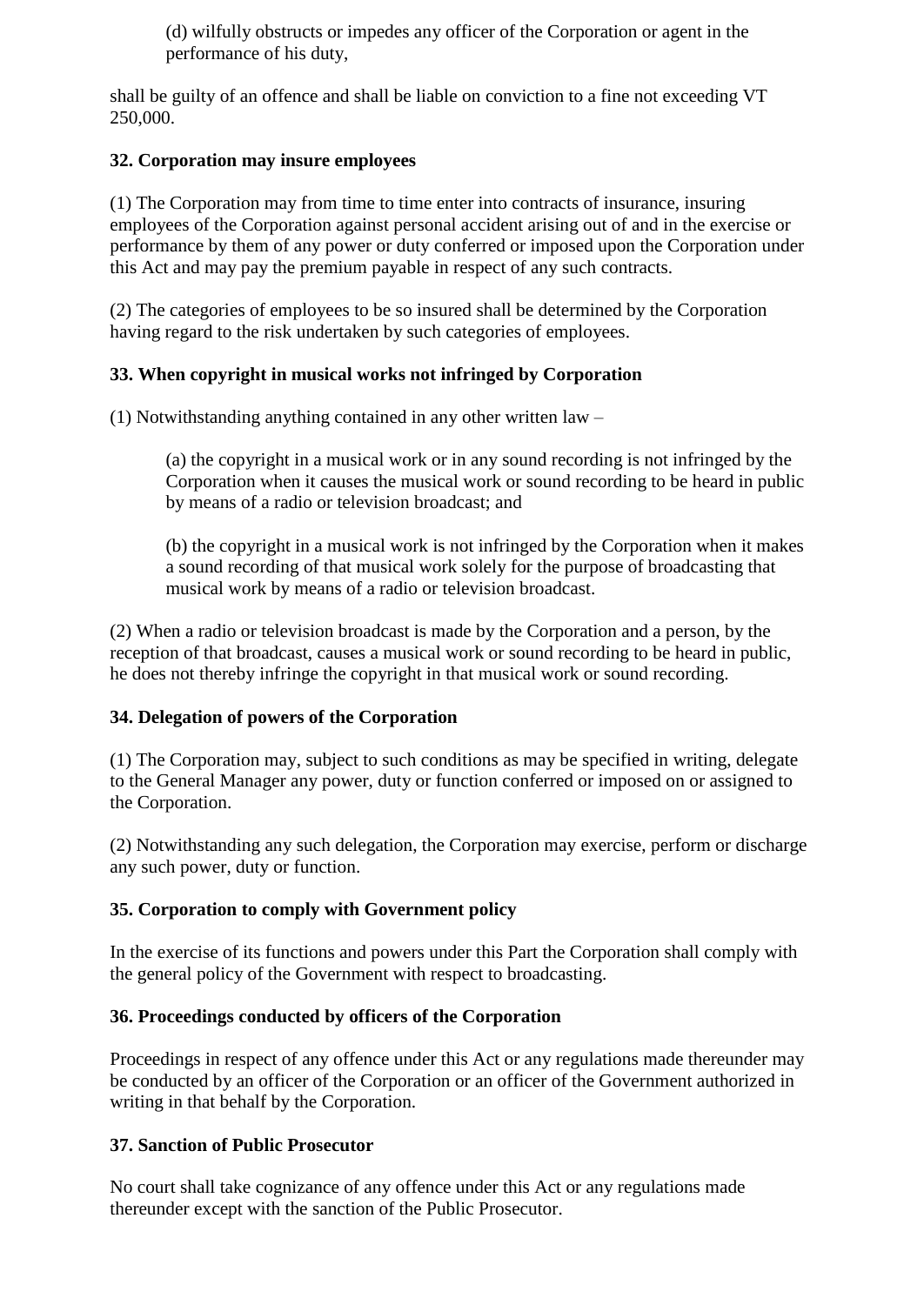## **38. Offence by body corporate**

Where an offence under this Act or any regulations made thereunder is committed by a body corporate, and it is proved to have been committed with the consent or connivance of, or to be attributable to, any act or default on the part of any director, manager, secretary or other similar officer of the body corporate, or any person who was purporting to act in any such capacity, he, as well as the body corporate, shall be guilty of that offence and be liable to be proceeded against and punished accordingly.

## **39. Corporation's symbol**

(1) The Corporation shall have the exclusive right to the use of such symbol or representation as it may select or devise and thereafter display or exhibit in connection with its activities or affairs.

(2) Any person who uses a symbol or representation identical with that of the Corporation, or which so resembles the Corporation's symbol or representation as to deceive or cause confusion, or to be likely to deceive or to cause confusion, shall be guilty of an offence and shall be liable on conviction to a fine not exceeding VT 250,000.

## **40. General penalties**

(1) Every omission or neglect to comply with, and every act done or attempted to be done contrary to, this Part or any regulations made thereunder, or in breach of the conditions or restrictions subject to or upon which any licence has been issued shall be deemed to be an offence under this Act.

(2) Any person guilty of an offence under this Act or any regulations made thereunder for which no penalty is expressly provided shall, in addition to the forfeiture of any article seized, be liable on conviction to a fine not exceeding VT 250,000.

## **41. Minister to give directions**

(1) The Minister may from time to time give general or special directions in writing as to the performance of the duties and the exercise of the powers of the Corporation and it shall be the duty of the Corporation to comply with such directions.

(2) Nothing in subsection (1) authorizes the Minister to give a direction in respect of –

(a) a particular programme;

(b) the gathering or presentation of news or the preparation or presentation of current affairs programmes; or

(c) contracts for the provision of programmes.

## **42. Establishment of Advisory Committee**

(1) The Minister may make regulations for the purposes of the establishment of one or more consultative committees to advise the Corporation on such matters relating to broadcasting as may be referred to the committees by the Corporation.

(2) Regulations made under subsection (1) may prescribe the sitting allowances payable to the members of the consultative committee or committees.

## **PART 3 – LICENSING**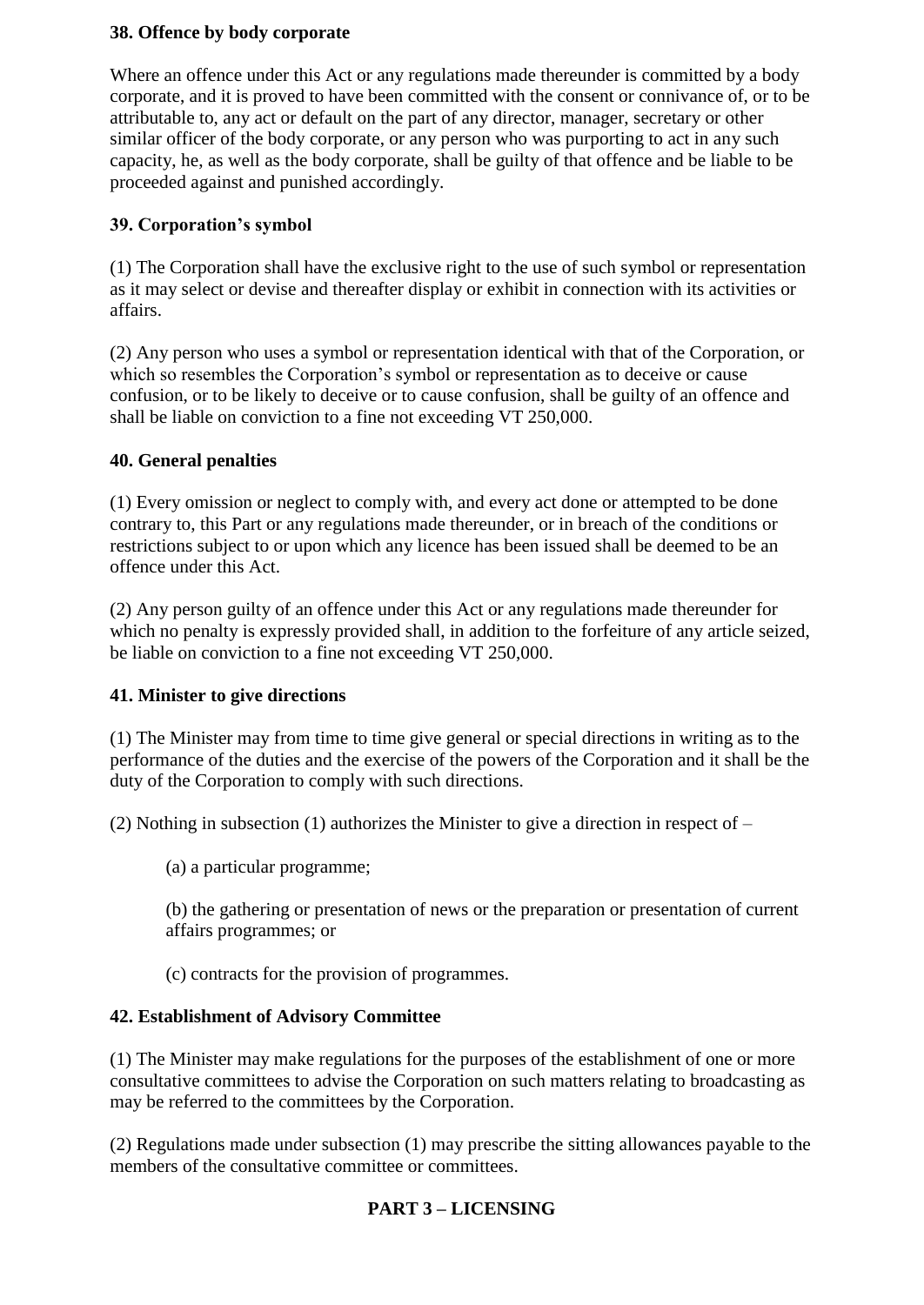# **43. Licensing**

(1) No person other than the Corporation established under this Act shall maintain a broadcasting station unless such person has obtained a licence from the Minister.

(2) The Minister may, with the approval of the Council of Ministers, issue any person a license for the establishment and maintenance of a private broadcasting station:

Provided that no licence shall be granted for the licensing of any broadcasting station on board any ship registered in Vanuatu for the purposes of carrying out transmission of broadcast matter outside the territorial waters of Vanuatu.

(3) No licence shall be issued by the Minister unless he is satisfied that the person applying for a licence has such technical, financial and professional qualifications as may reasonably be required for the purpose of establishing and maintaining a private broadcasting station.

## **44. Minister may delegate his powers**

The Minister may delegate all or any of his powers under this Part, except the power to issue licences under section 43, the power to revoke or suspend a licence under section 48 and the power to make regulations under section 54, to such officer or officers as he thinks fit, and may appoint officers for the purpose of carrying into effect the provisions of this Act.

## **45. Licensing of broadcasting station**

(1) No person shall establish any private broadcasting station in Vanuatu except under and in accordance with a licence granted under this Act.

(2)

(a) Every such licence shall be in such form and may contain such terms and conditions as the Minister may prescribe;

(b) In addition to the terms and conditions as may be prescribed under this section the Minister may impose further terms and conditions on the licence as the Minister considers necessary.

(3) In granting a licence under this Act, the Minister may require the licensee to pay a premium for the issue of the licence or such annual fee as the Minister may prescribe.

### **46. Validity of licence**

A licence granted under this Part shall, unless revoked or suspended, be valid for a period not exceeding 5 years from the date of the granting or issue of such licence.

### **47. Power of Minister to vary, revoke or impose further conditions**

(1) Subject to subsection (2), the Minister may, during the currency of the licence, by notice in writing to the licensee, vary or revoke any of the conditions upon which the licence is granted or impose further conditions.

(2) The Minister shall give not less than 14 days' notice in writing of his intention to vary, or to impose a further condition and shall specify in the notice the variation proposed or the condition to be revoked or imposed.

### **48. Revocation or suspension of licence**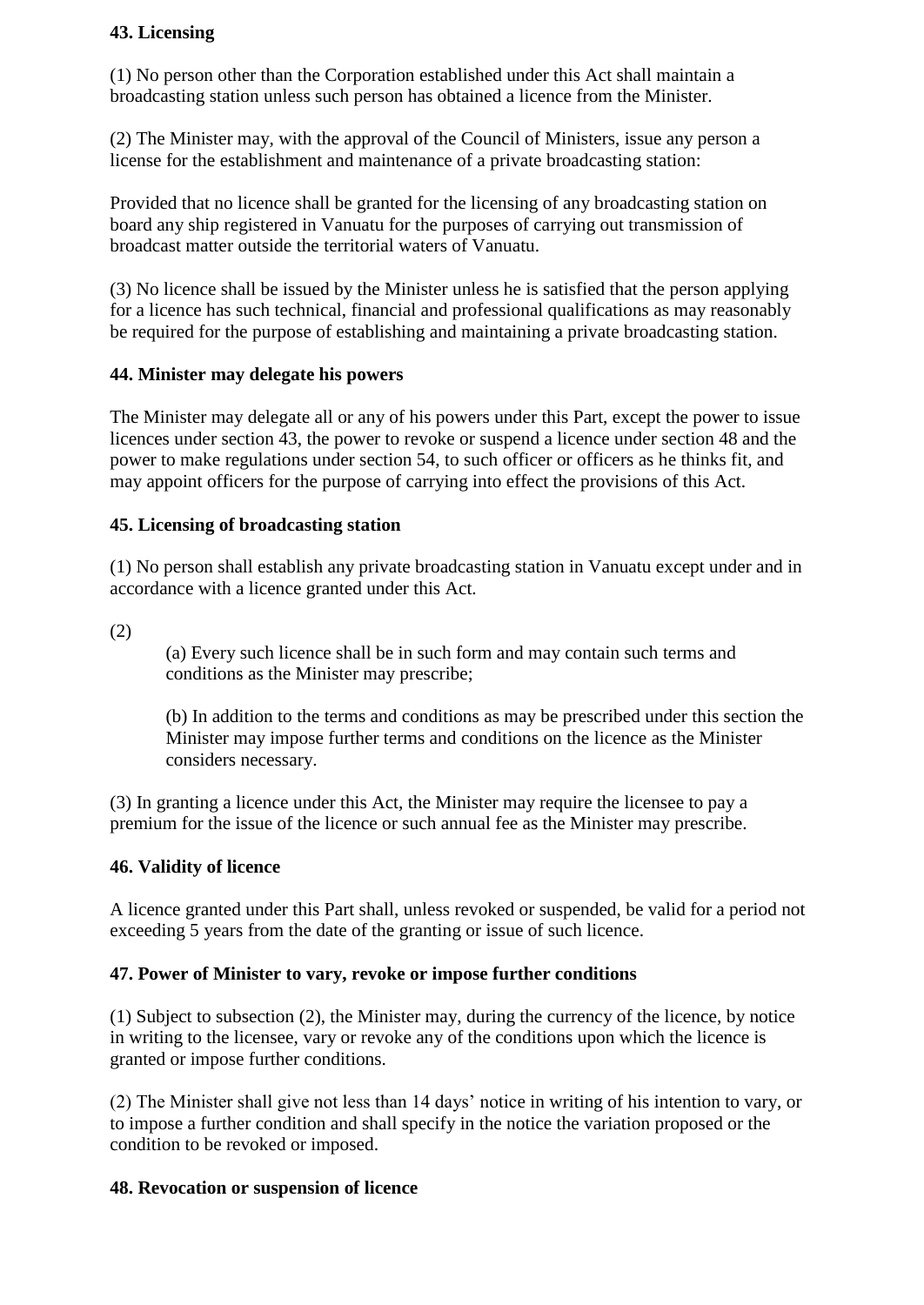(1) Subject to subsection (2), the Minister may, by notice in writing to the licensee, suspend or revoke a licence granted under this Part where he is satisfied that one of the following grounds exists:

(a) the licensee has failed to pay the premium or the annual fee referred to in subsection (3) of section 45;

(b) the licensee has failed to comply with the provisions of this Act;

(c) the licensee is no longer a fit and proper person to hold the licence;

(d) the licensee no longer has the financial, technical and management capabilities necessary to operate the broadcasting station;

(e) the licensee has failed to comply with any direction given by the Minister;

(f) the licensee has failed to comply with any conditions of the licence; or

(g) it is advisable in the public interest for a special reason, to do so.

(2) The Minister shall before suspending or revoking any licence under the provisions of subsection (1), give the licensee notice in writing of his intention to do so and calling upon the person concerned to show cause to him why such licence should not be suspended or revoked, as the case may be.

# **49. Penalties**

Any person who establishes a broadcasting station without a licence shall be guilty of an offence under this Part and shall be liable on conviction to a fine not exceeding five million vatu (VT 5,000,000) or to imprisonment for a term not exceeding 5 years.

## **50. Search warrants**

If an officer appointed under section 44 has reason to believe that any provisions of this Part are being violated, such officer may apply to the Magistrates' Court for a search warrant to enter and inspect any place, ship or aircraft.

## **51. Non-compliance with this Part**

Every omission or neglect to comply with, and every act done or attempted to be done contrary to this Part or the regulations made under this Part, or in breach of the conditions and restrictions subject to or upon which any licence has been issued, shall be deemed to be an offence under this Part and for every such offence not otherwise specially provided for, the offender shall, in addition to the forfeiture of any articles seized, be liable on conviction to a fine not exceeding VT 500,000.

## **52. Trial of offences**

All offences under this Part or regulations thereunder shall be cognizable by the Supreme Court.

# **53. Compounding of offences**

(1) Any officer, being authorized in writing in that behalf by the Minister, may compound any offence under this Part or regulations thereunder by accepting from a person reasonably suspected of having committed such offence a sum of money not exceeding VT 250,000.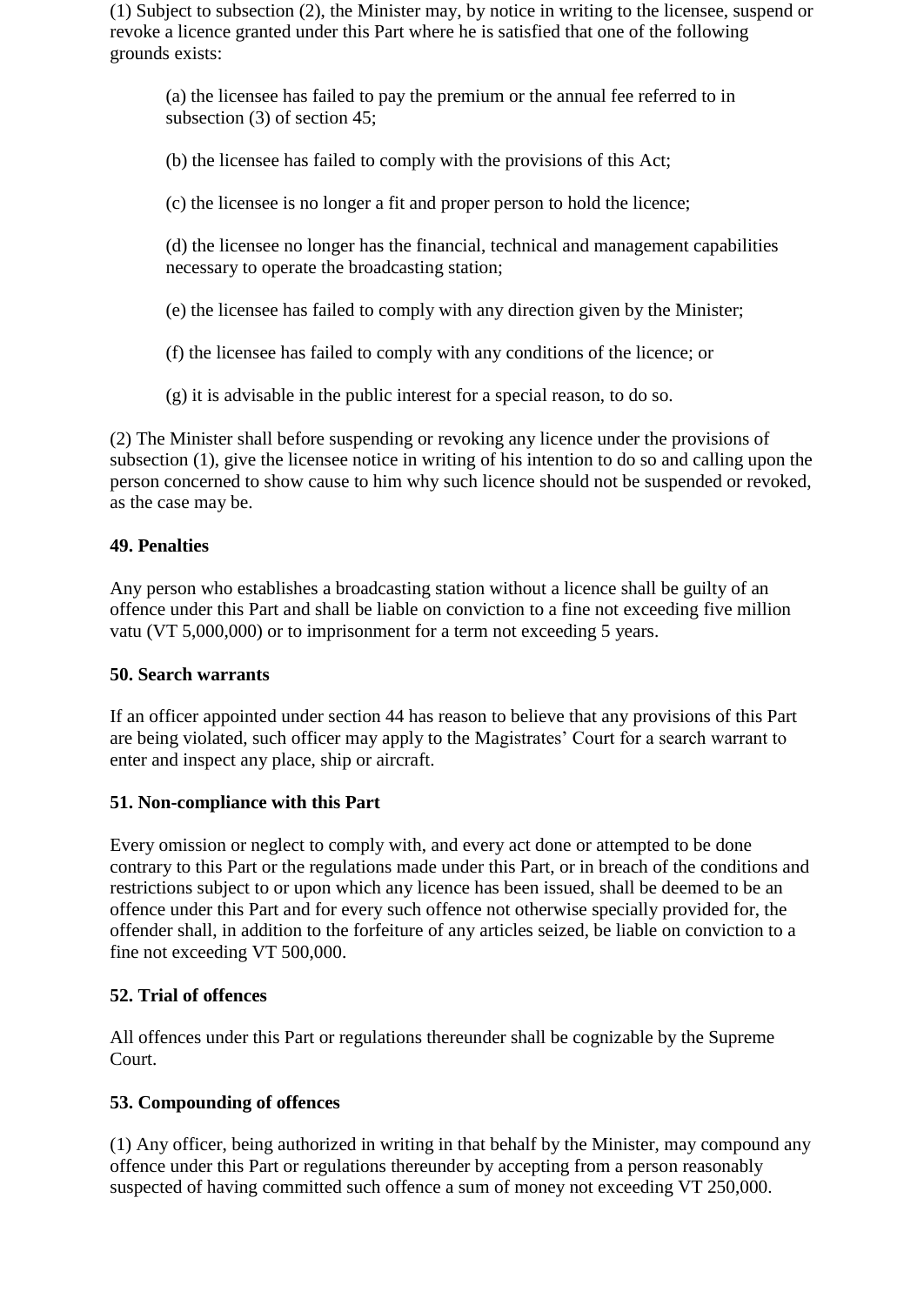(2) On payment of such sum of money, no further proceedings shall be taken against such person in respect of such offence.

# **54. Regulations**

The Minister may make regulations in respect of all or any of the following matters:

(a) the procedure to be followed in respect of applications for licences to be made under this Part, and the hearing of inquiries into such applications, for the issue of licences;

(b) the terms and conditions on which licences are granted under this Part and the duties of the licensees;

(c) the fees payable on the grant of such licences;

(d) the control and supervision by the Minister of programmes broadcast from private broadcasting stations;

(e) the furnishing or disclosure by any body of persons applying for a licence under this Part of information relating to such body and of its members;

(f) the prohibition, regulation or control of the ownership of private broadcasting stations by prescribed persons or classes of persons;

(g) the regulation or control of the transfer of shares in companies which hold licences for private broadcasting stations, and the transfer of interests on such stations;

(h) the form of application for a licence under this Part and the form of such licence.

# **PART 4 – MISCELLANEOUS**

### **55. Saving of prosecutions under other written laws**

Nothing in this Act shall prevent any person from being prosecuted under any other written law for any act or omission which constitutes an offence under this Act or any regulations made thereunder, or from being liable under that other written law to any punishment or penalty, other than that provided by this Act or such regulations, except that no person shall be punished twice for the same offence.

## **56. Regulations**

The Minister may make regulations relating to all or any of the matters prescribed or in respect of which regulations are required or authorized to be made under this Act.

### **57. Provisions of this Act to prevail**

The provisions of this Act shall have effect notwithstanding anything contained in any other law, and accordingly in the event or any conflict or inconsistency between the provisions of this Act and such other law, the provisions of this Act shall prevail.

#### *Table of Amendments*

\_\_\_\_\_\_\_\_\_\_\_\_\_\_\_\_\_\_\_\_\_\_\_

*1 Amended by Acts 13 of 2000, 11 of 2003 3(1), (2), (4), (5) Amended by Act 11 of 2003 3(6) Repealed by Act 11 of 2003 3(7) Substituted by Act 11 of 2003*